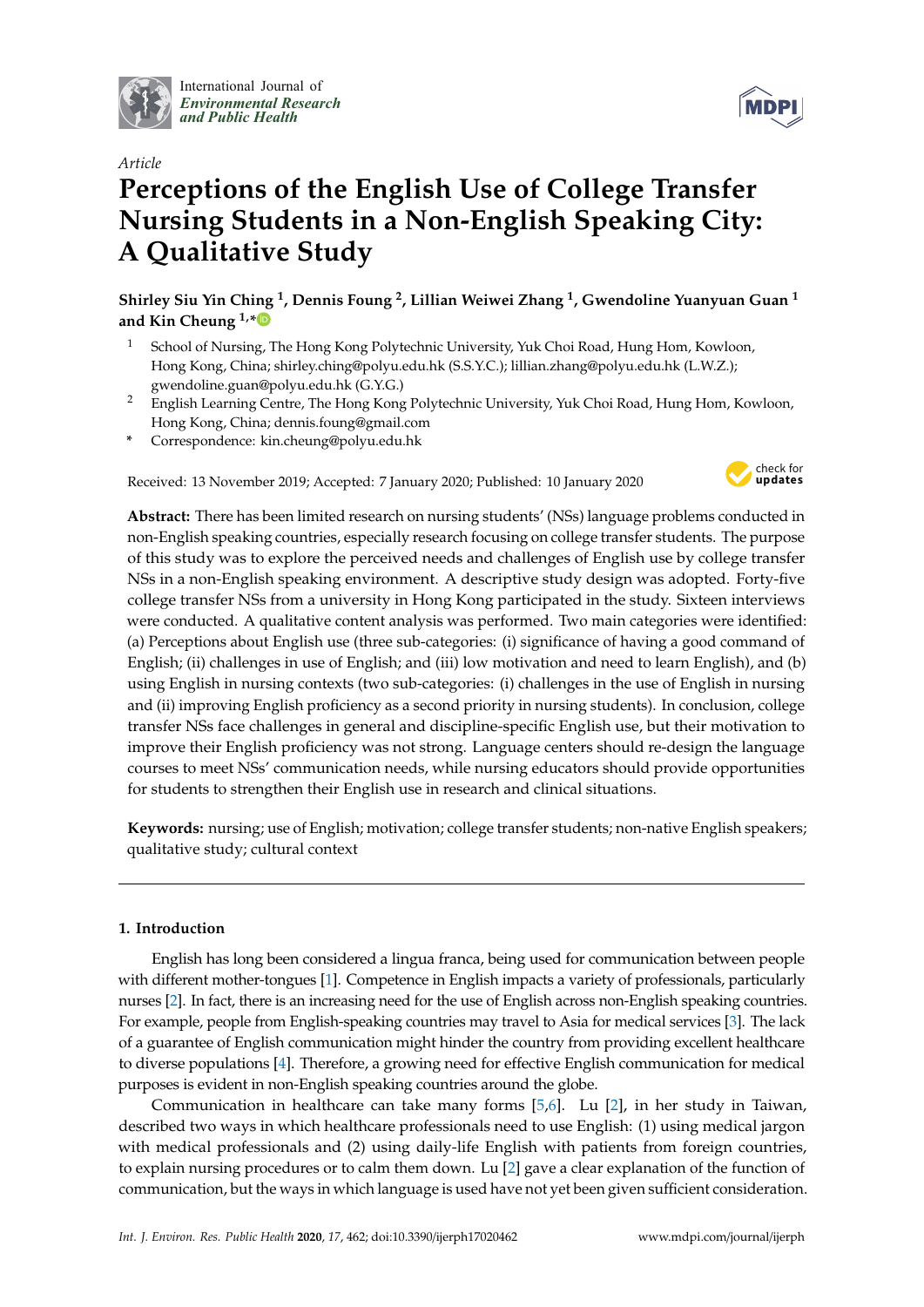For example, through any kind of communication, healthcare professionals have to show empathy and compassion [\[7\]](#page-9-6). While the function of communication can be direct, the subtlety and tactfulness in healthcare communication are rather sophisticated.

As the languages that nurses can use depend on the languages they learn in nursing schools, studies have been conducted to understand the language problems they face [\[8–](#page-9-7)[10\]](#page-9-8). English is a critical subject for nursing students (NSs) because, apart from its uses in the workplace, it is the major language used to communicate in top-tier medical research papers [\[11\]](#page-9-9). Wang, Singh, Bird and Ives [\[12\]](#page-9-10) found that NSs who are non-native English speakers (NNES) might have problems with oral communication, reading, writing, and even their awareness of cultural issues. In a general academic context, Johnson [\[8\]](#page-9-7) and Starkey [\[10\]](#page-9-8) reported that NNES NSs encounter problems understanding lectures; even verb tenses can be problematic for them [\[9\]](#page-9-11). Without a doubt, English proficiency can facilitate a nurse's mobility. In a global mobility study on nurses, China (including Taiwan and Hong Kong) ranked in the top 10 in terms of nurses taking the Commission on Graduates of Foreign Nursing Schools (CGFNS) Exam (1990–2006), which made English learning essential for professional development [\[13\]](#page-9-12). Unfortunately, the above review may not have represented the whole picture of NNES NSs, as almost all studies were conducted in English-speaking countries, i.e., an NNES as an NS in an English-speaking country. Very few studies have been conducted on the language needs of NNES NSs in a setting where English is a second or foreign language. Among the few investigations that have been completed, Thai NSs experienced anxiety in the use of English [\[14\]](#page-9-13). The young generation in Hong Kong were also found to have low motivation in terms of learning English [\[15\]](#page-9-14). Therefore, there is an urgent need to understand the language needs of NNES NSs in non-English speaking countries.

While language issues are relevant for NSs in different education programmes, the language needs of college transfer NSs have been ignored. College transfer students are those who have completed a two-year post-secondary qualification and have transferred to a 4-year university bachelor degree programme [\[16\]](#page-9-15). From an international perspective, many nurses who only have post-secondary-school qualifications find it necessary to meet the rising levels of qualifications in the profession [\[17\]](#page-9-16). From an institutional level, nursing college transfer students have attracted the attention of the academic community, and many studies have attempted to help them in various contexts by exploring the critical success factors for this group [\[18\]](#page-9-17). An effective transfer will lead to improved academic performance, but failure may lead to students dropping out of programmes [\[19\]](#page-9-18). Some critical language issues for college transfer students include the need to handle greater volumes of readings and higher expectations to perform at the levels required by scholarly writing [\[20\]](#page-10-0). Therefore, it is vital to examine the language needs of college transfer NSs.

The current study was conducted in Hong Kong, typical of the contexts described above, where the training of NNES NSs happens in a non-English speaking city. Even though most people in Hong Kong speak Cantonese, the language that is the second most popular is English [\[21\]](#page-10-1). It was previously a British colony and returned to China in 1997. Both Chinese and English are the official languages [\[22\]](#page-10-2). Traditionally, nursing education here follows the British system [\[23\]](#page-10-3), whereby English is used for formal documentation in the health care system. Because of its unique history, English is the medium of instruction in nurse education, universities, community colleges, and most high schools. High school graduates are admitted to university studies based on the results of the Hong Kong Diploma of Secondary Education (DSE). The Nursing Council of Hong Kong (NCHK) has stipulated the minimum requirement of English language of level 3 or above (ranging from unclassified to level 5) as one of the minimum entry requirements for nursing education [\[24\]](#page-10-4). Normally, those whose marks are not high enough to gain admission to university studies might consider studying sub-degree programmes (graduating with an associate degree or a higher diploma) in community colleges. Compared with students of other non-health disciplines, the challenges NSs face are two-fold [\[25\]](#page-10-5). On the one hand, they have to learn the language of health sciences; on the other hand, they have to fulfill the high academic requirements of the discipline. College transfer students are an essential source of NS candidates worldwide [\[19,](#page-9-18)[26\]](#page-10-6), including in Hong Kong. Many of them are admitted to universities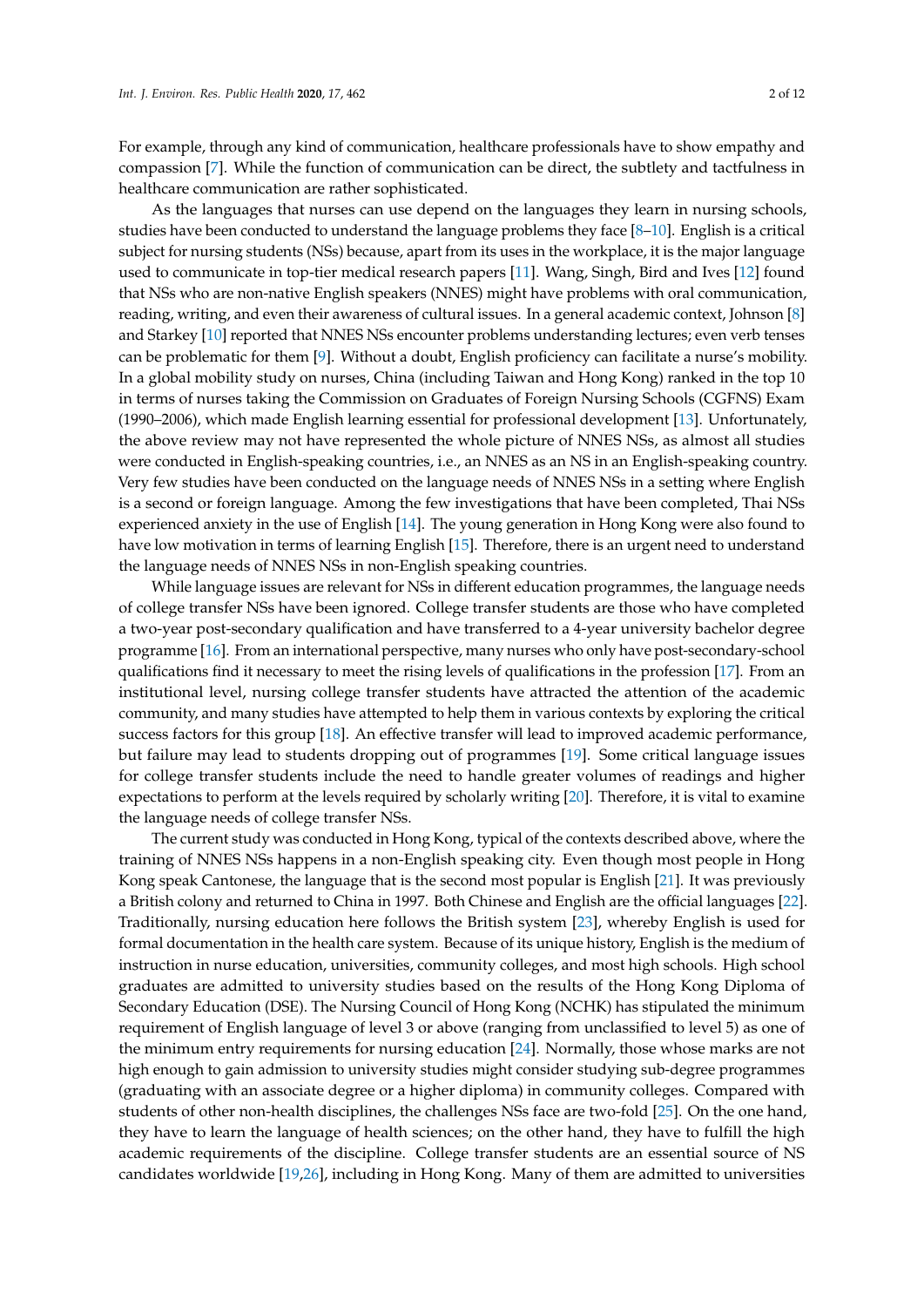through credit transfer or exemption, including the English course. However, how they use English to meet the rigorous requirements of both academic studies and professional preparation is unknown. It is critical to investigate their needs and use of English in their post-transfer studies at four-year degree universities.

To understand the language needs and challenges faced by college transfer NSs, our two specific research questions were

- 1. How do college transfer students perceive the challenges and needs of having a good command of English?
- 2. What challenges do college transfer students face when using English in a nursing context?

## **2. Methods**

## *2.1. Design*

Perception of use of English in higher education is a phenomenon that is affected by dynamic personal and situational factors. A mix of individual and focus group interviews were conducted to allow the participants to discuss complex subjects in an amenable setting, and permit them to reveal what they think and why they think what they do. The burden of high-effort cognitive thoughts was shared among the members in the group. Through the interaction and discussion, they could work together to tackle complicated ideas and concepts [\[27\]](#page-10-7). Qualitative content analysis as stipulated by Graneheim and Lundman [\[28\]](#page-10-8) was conducted because it allowed both a broad and an in-depth understanding of the phenomenon to be obtained [\[29\]](#page-10-9).

### *2.2. Participants and Setting*

The participants were recruited through purposive sampling from a university in Hong Kong. Selection criteria included (a) college transfer NSs who graduated from a two-year community college and studied in a three-year bachelor programme leading to nursing registration or their graduates; (b) those who had been studying in the programme for at least one semester; (c) Chinese ethnicity; and (d) speaking English as a second language (i.e., use Chinese in their daily life, but English in a wide range of contexts in their daily life). Invitation emails were sent to all college transfer NSs and graduates (who had graduated within one or two years) in the three-year bachelor programme. The participants who replied to the email and met the selection criteria were invited to join interviews according to their years of study (i.e., year 1, 2, or 3). Target NSs were also invited in class or through faculties (who would not know students' participation status). There was no prior review of the students' personal information before recruitment. Interviews were conducted in a quiet room at the research site.

## *2.3. Data Collection*

In total, 12 focus group and 4 individual interviews were conducted with 45 NSs (9 male and 36 female) from February to July 2018. The numbers of year 1, 2, and 3 students and graduates were 14, 13, 9, and 9 respectively. Depending on the students' availability, each interview consisted of 1–5 participants, with an average of three students per group. The interviews lasted for 30–45 min. Each student was interviewed once, based on the interview guide (Table [1\)](#page-3-0). The interviewer was a female research assistant with experience in qualitative studies and was not acquainted with the students. She met the participants on the day of the interview, and explained the purpose, procedures, and principles of voluntary participation and confidentiality. Each participant was given an information sheet and opportunity to clarify their queries before signing a consent form to participate in the study.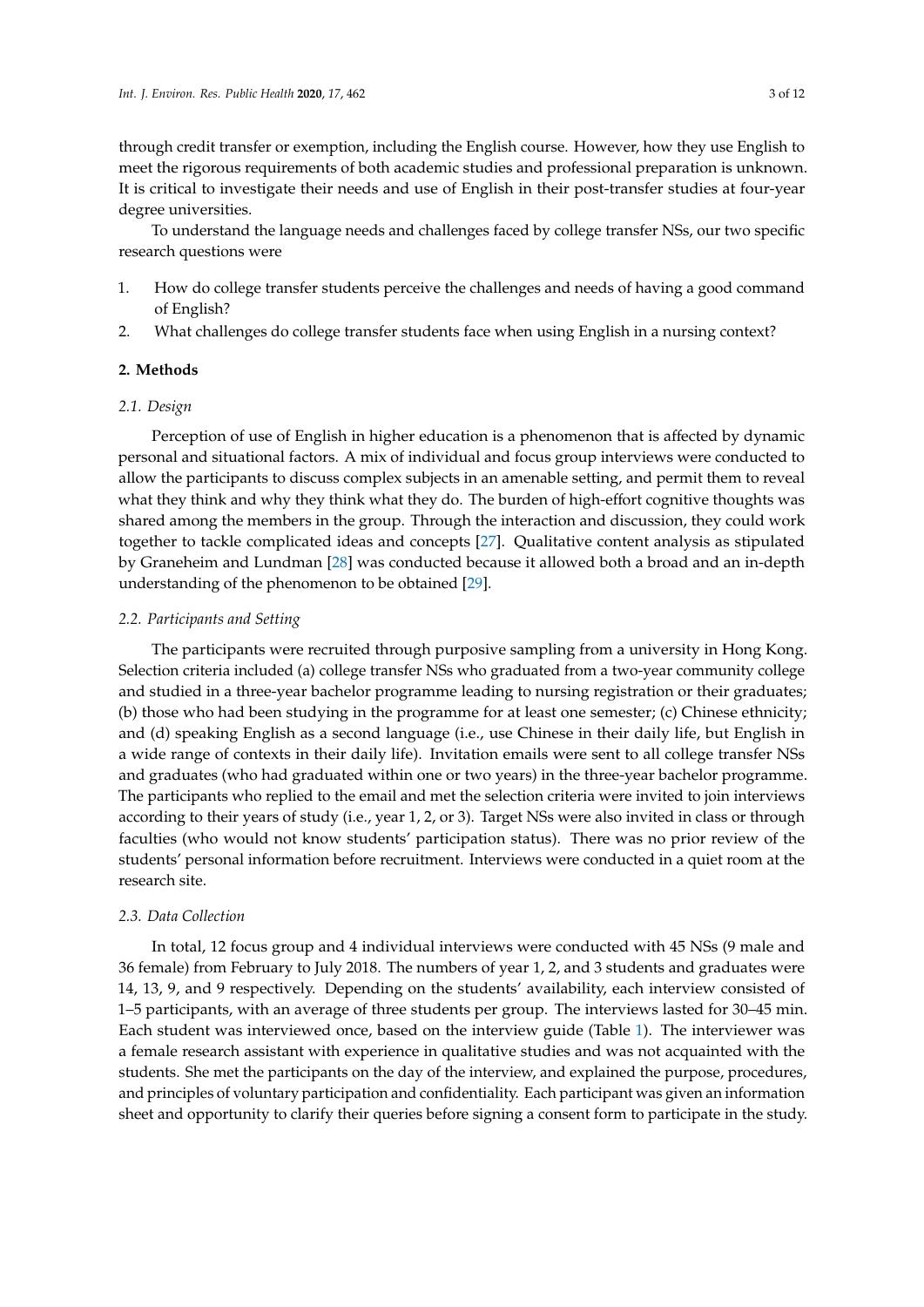| <b>General Broad Opening Question</b> |                                                                                                                                                                |  |
|---------------------------------------|----------------------------------------------------------------------------------------------------------------------------------------------------------------|--|
| 1.                                    | Can you tell me about your experience on use of English, till now, in the university?                                                                          |  |
|                                       | <b>Probing Questions</b>                                                                                                                                       |  |
| 1.                                    | When considering your English proficiency as a whole, which aspects are you good at in<br>terms of English? Which aspects are you weak at in terms of English? |  |
| 2.                                    | In terms of the use of English, which area do you think you need help with?                                                                                    |  |
| 3.                                    | Have you experienced any problems in learning or use of English?                                                                                               |  |
| 4.                                    | Have you experienced any problems in studying nursing that is related to English?                                                                              |  |

<span id="page-3-0"></span>Table 1. Interview guide for exploring the perceived needs and challenges of the English use of college transfer students.

A focus group approach is a method of collecting data on a designated topic by using a semi-structured group session that is moderated by an interviewer in an informal setting [\[30\]](#page-10-10). During the interview, the interviewer should be active in creating a group discussion for data collection [\[31\]](#page-10-11). A funnel-based approach was adopted [\[32\]](#page-10-12). The interviews started with "Can you tell me about your experience of using English, till now, in the university?" Depending on the answers, probing questions were asked, which allowed the participants to elaborate on their experiences of their English use and challenges encountered. The interviewer explored the diversity of experiences among groups of students and compared the categories that were identified from the previous interviews. All the interviews were conducted in Cantonese. At least one research assistant joined each focus group and recorded the interactions among the participants. Debriefing sessions were held between the interviewer and the research assistant after each session to note key themes, hunches, and interpretations. Data collection and data analysis occurred simultaneously. The interviewer and research assistant were involved in both processes. The data collection continued until data saturation, when no additional new categories or important information could be identified in the data from the next few interviews [\[33\]](#page-10-13).

#### *2.4. Data Analysis*

The interviews with NSs were analyzed using manifest qualitative content analysis [\[29\]](#page-10-9). The audio-recordings of the interviews were transcribed verbatim in Chinese and then imported into NVivo Pro 12 for data management and analysis. According to Graneheim and Lundman [\[28\]](#page-10-8), qualitative content analysis consists of five steps. First, the researchers read and re-read the interview transcriptions to get immersed in their data pools. Second, using an inductive approach, meaning units (sentences/paragraphs) corresponding to different aspects of the students' experiences (e.g., "learn English well"), the challenges (e.g., "fail to express ideas in writing") and needs (e.g., "need writing support in Final Year Project") of learning English were selected. Third, every meaning unit was condensed and labeled with codes. For example, experience (e.g., "good command of English is important for study"), challenges (e.g., "difficulties about writing in English"), and needs (e.g., "need to learn English is low"). Fourth, subcategories were identified and grouped by comparing their similarities and differences. Finally, two categories (e.g., "perceptions about English" and "using English in nursing context") were identified.

The interviewer and research assistant coded four interviews independently. The intercoder reliability was checked manually. Then, they discussed their codings to ensure consistency in coding and agreement on a set of codes and categories for further analysis of the subsequent interviews. The trustworthiness of the study was ensured. Peer debriefings about the data coding were done by the interviewer, the research assistant, and the team members, to ensure credibility. Transferability was maintained by providing contextual details and rich descriptions of the findings. Dependability and conformability of the findings were ensured by keeping an audit trail [\[34\]](#page-10-14).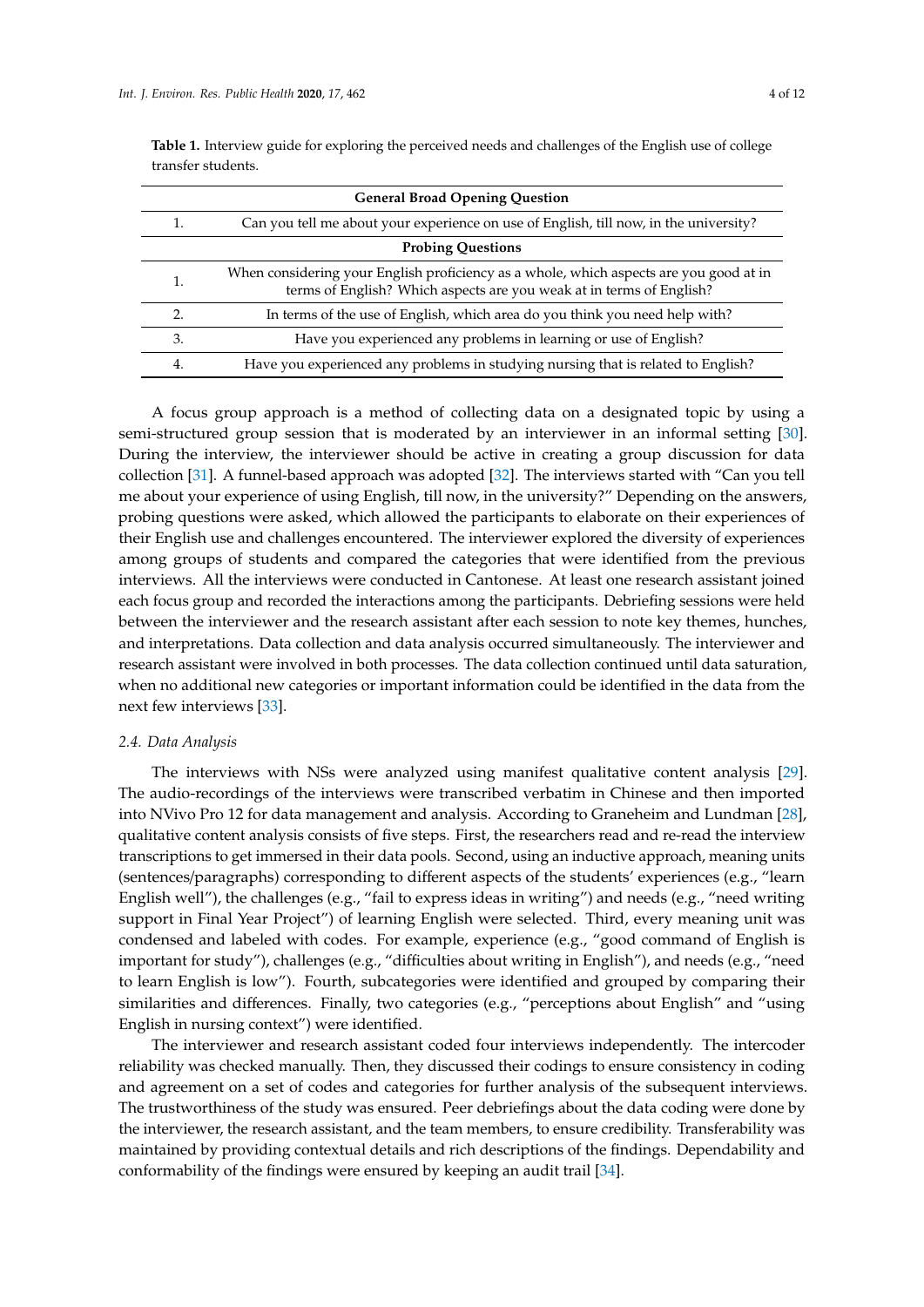#### *2.5. Ethical Approval*

Ethical approval was obtained from the Human Subjects Ethics Sub-Committee of the Hong Kong Polytechnic University (HSEARS20170808003).

#### **3. Results**

The objective of this study was to explore the perceived challenges and needs of college transfer NSs in terms of having a good command of English and using English in a nursing context. Two main categories were identified: "Perceptions about English" and "Using English in the nursing context" (Table [2\)](#page-4-0).

<span id="page-4-0"></span>

| <b>Categories</b>                   | <b>Sub-Categories</b>                                                                                                                       |
|-------------------------------------|---------------------------------------------------------------------------------------------------------------------------------------------|
| Perceptions about English           | (i) Significance of having a good command of English<br>(ii) Challenges in use of English<br>(iii) Low motivation and need to learn English |
| Using English in nursing<br>context | (i) Challenges in the use of English in nursing<br>(ii) Improving English proficiency as a second priority in nursing students              |

**Table 2.** Summary of categories and sub-categories.

## *3.1. Perceptions about English*

3.1.1. Significance of Having a Good Command of English

All participants had been admitted to community colleges after completing their high school studies. English was a core subject in their high schools and community college studies. They were required to write assignments and present their work in English. They believed that their ability to use it was important to their studies and career development:

*"English is important. Everything was written in English, except those (topics) on Chinese medicine* . . . *. It is also important when working in the hospital.".* (24A)

*"Even though we do not use too much English in the workplace, we need to learn English well.* . . . *we may pursue a master's degree or work in a foreign country in future. I think making a solid basis of English is very important.".* (24B)

## 3.1.2. Challenges in the Use of English

Students valued the significance of English in their study. At the same time, they noted their inadequacy in the use of English. The difference in the sentence structure between English and Chinese exacerbated the problem. Some students said,

*"Yes. There is a lot to improve regarding fluency or accuracy in use of English.".* (05E)

*"I am weak in listening. I am fine in lectures* . . . *But when I travelled to other countries, I couldn't understand the foreign language because of the people's accents and speed.".* (01A5)

*"I don't know how to express my ideas in writing, which may be related to sentence structure.".* (14A)

Furthermore, some NSs had not developed the habit of thinking in English and their need to translate between Chinese and English resulted in delays in communication and difficulties in following lectures. They said that they might even respond in Chinese when the teacher asked them questions in English:

*"If I was asked to express all my thoughts, it would take me a little longer time to think. I do not think in English.* . . . *I am shy to speak English.".* (05A3)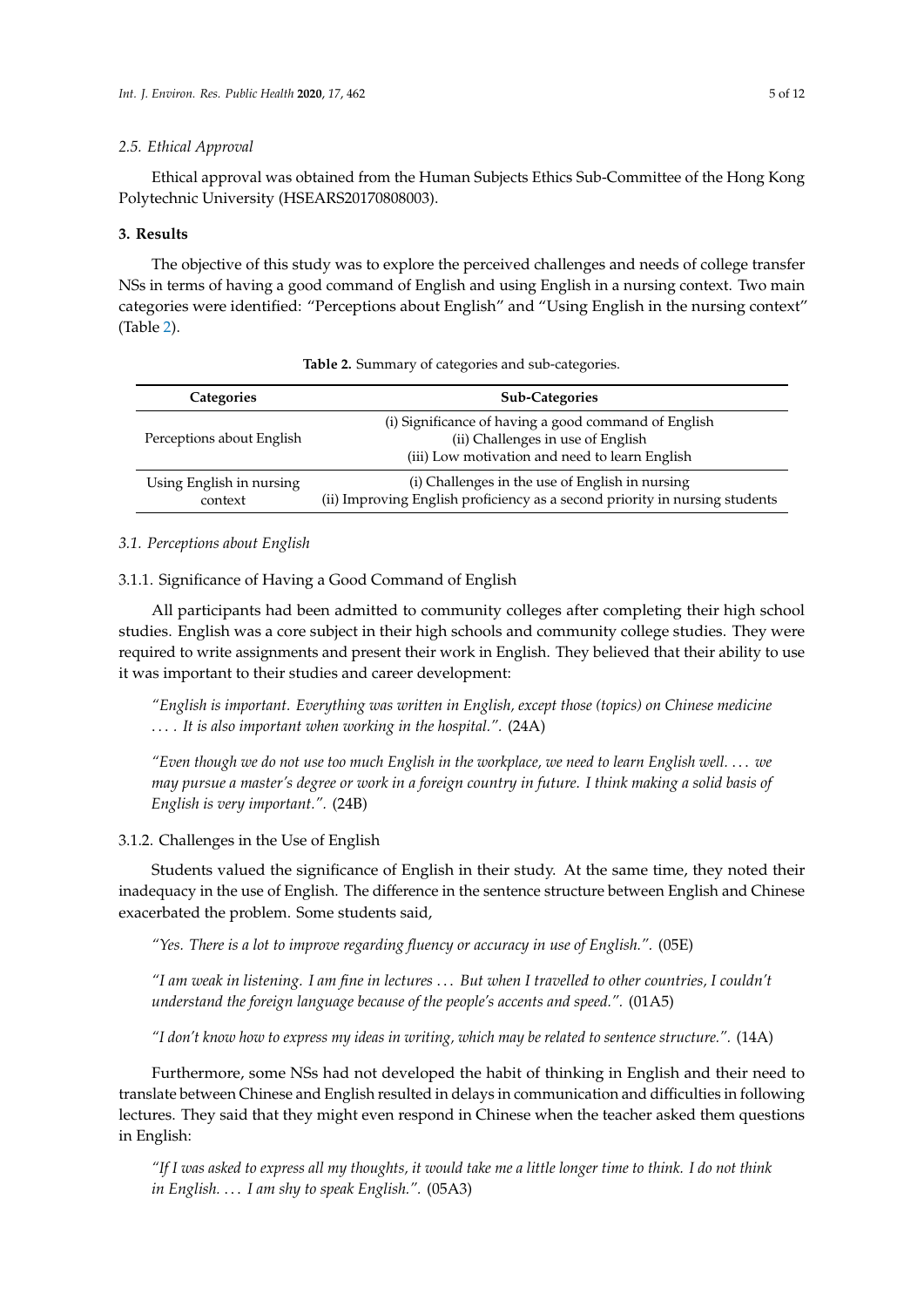*"I had to load the message when the teacher spoke too fast, I was not quick enough to follow. I may have missed something.".* (07D)

The difficulty in listening, reading, speaking, and writing in English hindered learning among the transfer nursing students.

3.1.3. Low Motivation and Need to Learn English

It is logical to expect that the students who acknowledged the significance of a good command of English and their inadequacy would be highly motivated to improve their English. However, the need of NSs' to learn and improve English was not high in general. The students believed that they were capable of studying nursing in the English medium, despite the inadequacies they identified in their use of it. Moreover, studying nursing required them to use English in a specific way that was different from what they learnt in high school. The exclusion of English as a core subject in university lowered their motivation to learn English:

*"I think I can handle the (nursing) study.".* (08A2)

*"You should improve English before DSE. If you passed DSE, why should you improve your English?".* (05A2)

*"Learning English was compulsory in the sub-degree* . . . *In the university, the motivation is for practical use in Nursing.".* (14B)

*3.2. Using English in the Nursing Context*

3.2.1. Challenges in the Use of English in Nursing

Almost all students said they had found it difficult to adjust to the use of English in teaching and learning in their community colleges and universities at the beginning of their nursing studies. Those who came from Chinese-medium high schools encountered more challenges because they needed to catch up with the use of English for learning:

*"I graduated from a Chinese secondary school. I had English language subjects in my secondary school, but all the other subjects were conducted in Chinese* . . . *I had to catch up by myself, such as checking a dictionary. Finally, I am fine with listening to lectures in English now.".* (21B)

*"I attended an English-medium secondary school* . . . *I started to read nursing papers written in English when I was studying in the sub-degree programme. I checked the dictionary for unfamiliar nursing terminology. When I entered university, I could read nursing papers quickly.".* (21D)

In addition to adjusting to learning in English, some NSs faced specific challenges in understanding the nursing subject content during lectures, because of unfamiliar medical vocabulary, medical prefixes, suffixes, and abbreviations:

*"We had courses, in the sub-degree, focusing on prefixes* . . . *su*ffi*xes...medical terms. I didn't know how to apply them. When I studied medical terms, I had to memorize (instead of understand) them* . . . *I don't think it is a good way.".* (09B)

*"* . . . *too much vocabulary, you have to make your own e*ff*ort.".* (07AB)

*"I can't spell the medical terms even if my teacher reads and explains them in the lecture.".* (07AB)

Besides, NSs were required to learn academic writing and nursing research skills, which heavily depended on their English competence. A student elaborated on the difficulties she encountered as follows: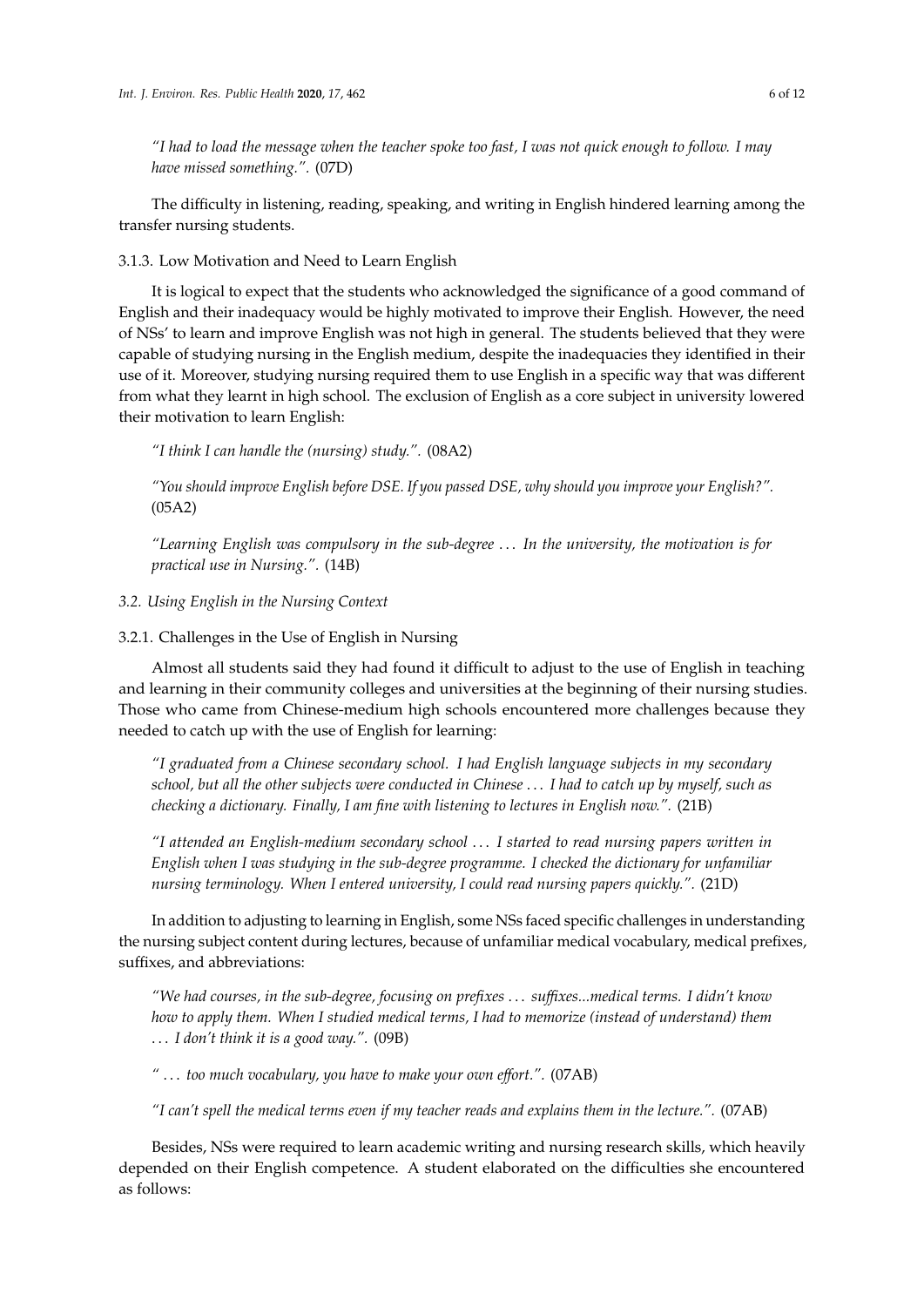*"I cannot understand the content of the literature due to both subject matter and use of the English. We don't know much about how to read journal papers* . . . *then it is so hard for us.".* (13ACD)

Another challenge is the documentation in the patients' hospital record. When the NSs had clinical placements, they communicated with their patients and other healthcare professionals in Cantonese (i.e., spoken Chinese), but their documentation was in English. Documentation in clinical settings requires other specific uses of English. Some students said,

*"The 'English' used in nursing is not English. We use abbreviations and the people (nursing sta*ff/*students) can understand it. It is not a proper formal language.".* (05A2)

*"We need to write patients' notes and progress in English. Use of appropriate terms is enough, accuracy in grammar is not required.".* (02A1)

Students experienced difficulties in learning medical terms and academic writing. They found that the accurate use of medical terms was essential, rather than English usage, because there was a limited use of English in clinical settings.

3.2.2. Improving English Proficiency as a Second Priority in Nursing Students

Transfer students do not need to take English subjects in the university, because their prior learning in the community college has been recognized. The majority of participants were not very keen to improve their English skills. Moreover, compared with nursing subjects, the grades of which contribute to the final graduation award, improving English was not a priority for some NSs. Some said,

*"We don't have an English subject now at university. Now I do not have an objective to achieve good English.".* (05A2)

*"I don't have confidence. I am afraid that I can't improve my English with the time invested. The cost of improving English may be the overall GPA.".* (05A3)

The competing schedules of nursing-specific subjects and general studies further deter NSs from improving their English. One student said,

*"I have many things to do and deadlines to meet; assignments, projects, tests* . . . *I do not have spare time to focus on English.".* (08A2)

Without the need to take an English course in the university, there was room for the students to choose their own ways of improving their English. Intrinsic motivation of the students became a determining factor for them to engage in strategies to improve English. Two students said,

*"It can enhance my confidence that if I can respond to Professor's questions or make good group presentation in English. If I can speak excellent English among peers, it is a kind of self-a*ffi*rmation.".* (09B)

*"Yes, I did before (following intrinsic motivation). I attended English Learning Centre (ELC) speaking class each week. Teacher would give feedback on classroom discussion or teach vocabulary.".* (01A1)

In addition to using formal resources provided to them in the University (e.g., ELC), some students use informal sources:

*"There are many non-local students living in the student hall. I practice speaking (English) with them a lot. I think I can improve by speaking more.".* (14B)

*"I would watch more YouTube videos. I found them very interesting, and I can learn English especially communication skills as well as grammar.".* (13C)

Without the requirement to study English as part of the curriculum, the students put more emphasis on nursing subjects that carried assessment requirements. Competition for the students' time and energy among tests, assignments, and clinical placements further reduced their motivation to improve English. Students with intrinsic motivation found ways to improve their English.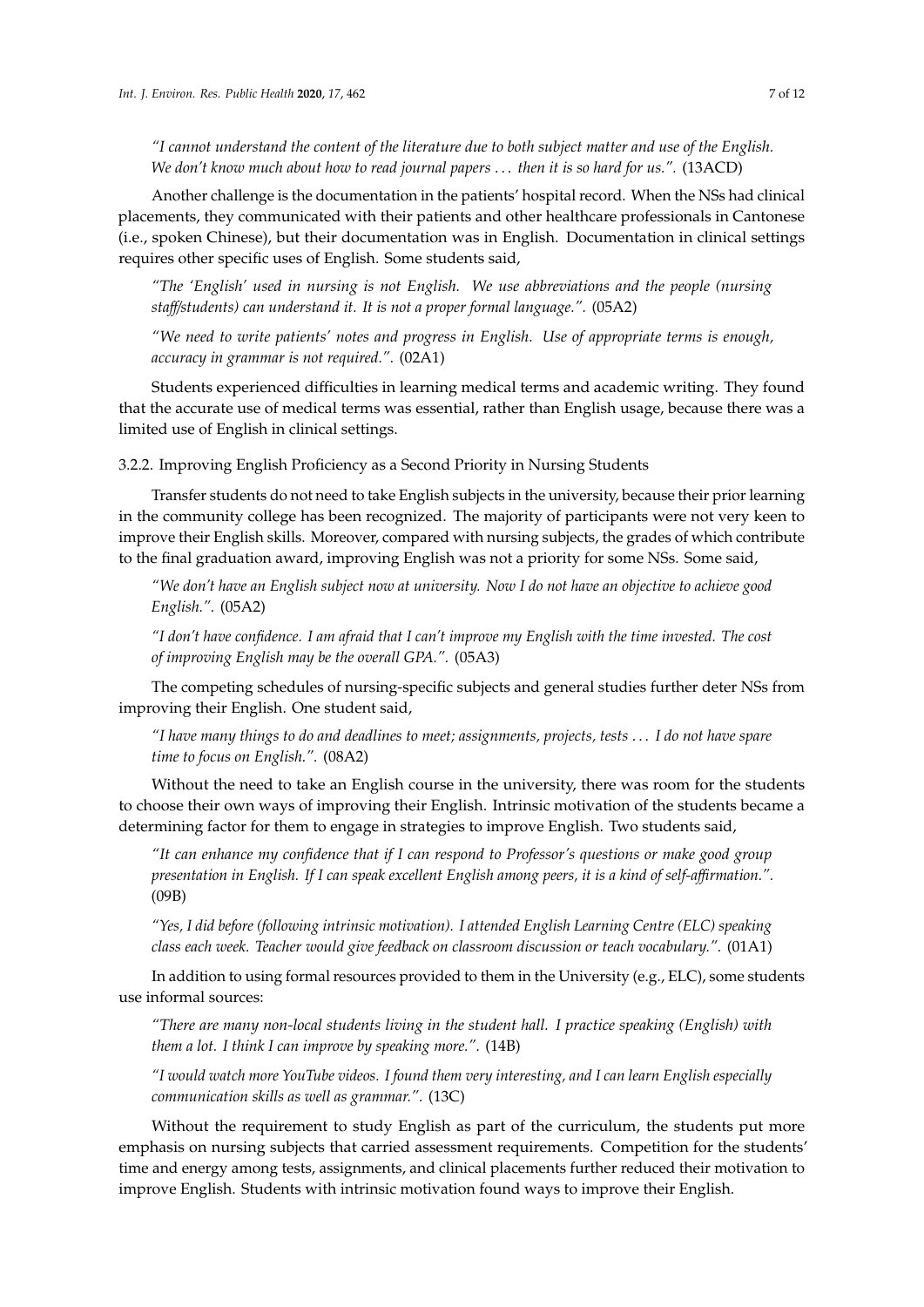#### **4. Discussion**

Our study is one of the pioneers in exploring English use among college transfer NSs from a non-English speaking place in an Asian country. Our qualitative results indicate that NSs perceived English as necessary in their academic studies, but not so much for career purposes.

#### *4.1. Perceived Needs for English*

Other than academic purposes, most NSs could only find a limited use of English for their career purposes. Similar to past studies in Asian countries, after their placement experiences, they know that they need to use medical jargon [\[2\]](#page-9-1), and they think that they are competent enough to use "daily English" to communicate with their foreign patients. This perception might be due to the fact that the majority of clinical placements are in public hospitals, where most of the patients are local Chinese. Nurses might not even have time to communicate with local patients [\[35\]](#page-10-15) because of the severe shortage of nurses and consequent high nurse-patient ratios [\[36\]](#page-10-16). Therefore, the hectic working environment might not nurture NSs' understanding of how complicated communication can be when they have to communicate with a patient in English, in a tactful manner to show compassion [\[7\]](#page-9-6). In general, those who travel to Hong Kong for medical services will be admitted to private hospitals [\[4\]](#page-9-3). It has been observed that more nurses are choosing to work in private hospitals and will therefore be likely to encounter such patients [\[37\]](#page-10-17), but it seems that NSs might not foresee the need to improve their English for potential careers in the private sector. As a result, they only see their needs from an academic perspective, and not from a career perspective.

#### *4.2. Challenges in Using English in a Nursing Context*

The challenges with using English in nursing studies reported by the students in our study are consistent with findings presented in previous research, but in an unexpected manner. Past studies conducted in English-speaking countries have reported language-learning problems in reading, listening, and grammar  $[8-10]$  $[8-10]$ . The students in our study reported similar problems in language use, even though they were completing a degree in a non-English speaking city. This unexpected consistency can be explained by the intake of students. The profile of the students in our study, i.e., undergraduate students, is comparable to that of international students who have just entered university [\[38\]](#page-10-18). Therefore, it is possible that both groups of students are encountering similar problems with language learning, but these might be at different levels. Our NSs stated that their assignments were marked based on the subject matter instead of the use of English. However, the inappropriate use of English might not be accepted by English-speaking nursing teachers in English-speaking countries.

In addition, past studies have often reported a lack of cultural awareness to be a problem related to language [\[39\]](#page-10-19) in English-speaking countries. However, this was not revealed as a problem by the students in our study. Once again, this can be explained by the students' lack of authentic experiences in dealing with foreign patients. Without such intercultural experiences, they do not see the real need for cultural awareness.

#### *4.3. Coping with Language Challenges—A Second-Tier Issue*

Another noteworthy issue is the motivation for language learning described by this group of students. Previous studies in English-speaking countries have revealed that the NNES NSs do work hard to cope with the increasing need for English [\[40\]](#page-10-20), and nurses in these countries have to attain minimum English standards [\[41\]](#page-10-21). However, in our study, the students in the context of Hong Kong, where English is not the first language, perceived it as an entry requirement for university study only, and were not motivated to work hard at learning it further. This low motivation can be explained by the fact that, as they revealed, English is not assessed in their nursing assignments. Therefore, they did not pay much attention to the use of English and focused their energies on other elements of their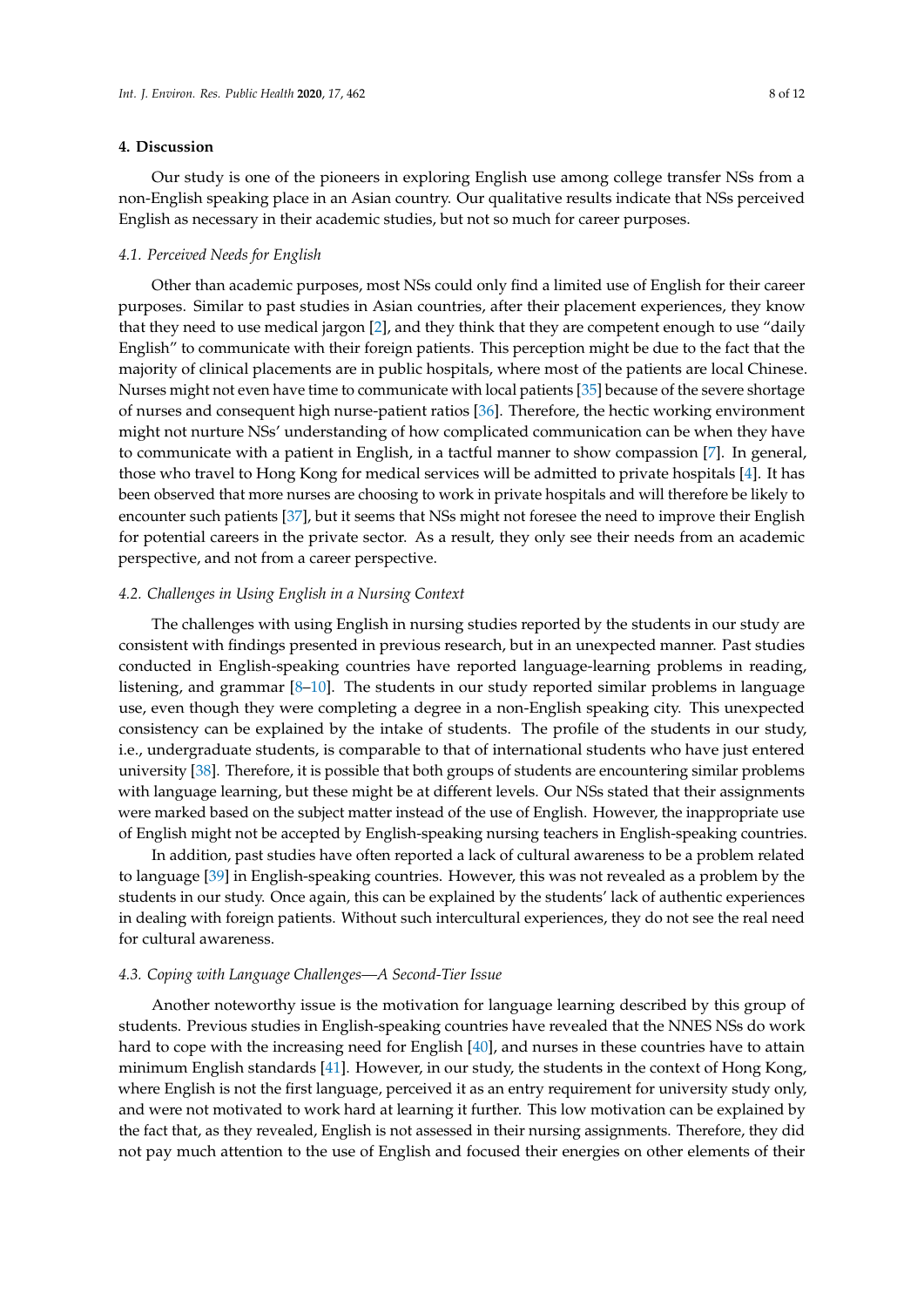assignments to achieve better results. Such assessment-oriented approaches are not uncommon in university students [\[42\]](#page-10-22).

However, the low motivation for language learning is a worrying sign for nursing educators, as students in both non-English speaking and English-speaking countries have to face English-speaking patients and connect with an academic world in English. Perhaps nursing educators can better motivate NSs to study English by including correct usage as one of the criteria in the assessment rubric. Furthermore, our results found that research skills were new to the students. Perhaps students can be motivated to learn English by enhancing their research skills. This can be done by introducing students to World Health Organization's International Classifications of Nursing Diagnoses and Interventions [\[43\]](#page-11-0). This can serve as a glossary for students to learn a wide range of nursing terminologies in research and NSs will find this motivating because of its relevance. On the other hand, nursing curricula might involve NSs interacting with native English speakers not only in learning contexts, but also in authentic clinical contexts, such as overseas exchange programmes.

#### *4.4. Language Needs—Interplay of Various Factors*

Meeting students' language needs can be a role for language centers in universities. How language courses can meet the needs of students in different disciplines has long been a topic of debate between discipline leaders and English teaching professionals. Language professionals have suggested that writing skills and planning for assignments are a key requirement for NNES students [\[44\]](#page-11-1), and language courses are designed with a strong focus on writing (as echoed by the students in our study). However, these writing courses do not seem to meet the career needs of NSs who will be required to interact with patients in conversational English and with professional staff using medical jargon [\[2\]](#page-9-1). This can be considered as a gap to be addressed by language professionals and more communication-based courses can be designed to meet the needs of the NSs.

#### *4.5. Limitations*

Because of the participants' availability, four of the interviews were conducted with individual participants rather than in a focus group, which might have affected the dynamics of discussion and elicitation of ideas. Moreover, some participants may not have felt comfortable discussing personal concerns, such as poor academic results. However, since the data reached saturation after we conducted 16 sessions of interviews, the trustworthiness of our findings should not have been affected by these individual interviews.

## **5. Conclusions**

This study has identified students' perceptions of the challenges they face with the use of English. The results show a clear need to conduct further studies on this topic, particularly for NSs in non-English speaking countries, in addition to the existing research being conducted in English-speaking countries. Both groups of students described similar challenges in their studies during their undergraduate journeys, but their perceptions differed with regard to the use of English in their careers. These NSs did not see a practical need to use English in a non-English speaking environment and seemed to underestimate the sophistication needed in nursing communication. Therefore, they did not have the strong motivation to improve their English that their counterparts in English-speaking countries have. Due to these perceptions and needs, language centers in universities may need to re-design the writing-focused courses for NSs to improve their English in research and communicate with patients in spoken language. Nursing educators can perhaps provide opportunities for NSs to deal with clinical situations in English. These may motivate NSs to see the need for English in their careers and improve their English proficiency.

**Author Contributions:** S.S.Y.C. Planned the study, drafted the methods section, and revised the manuscript; D.F. Planned the study, drafted the discussion section, and revised the manuscript; L.W.Z. Conducted data analysis,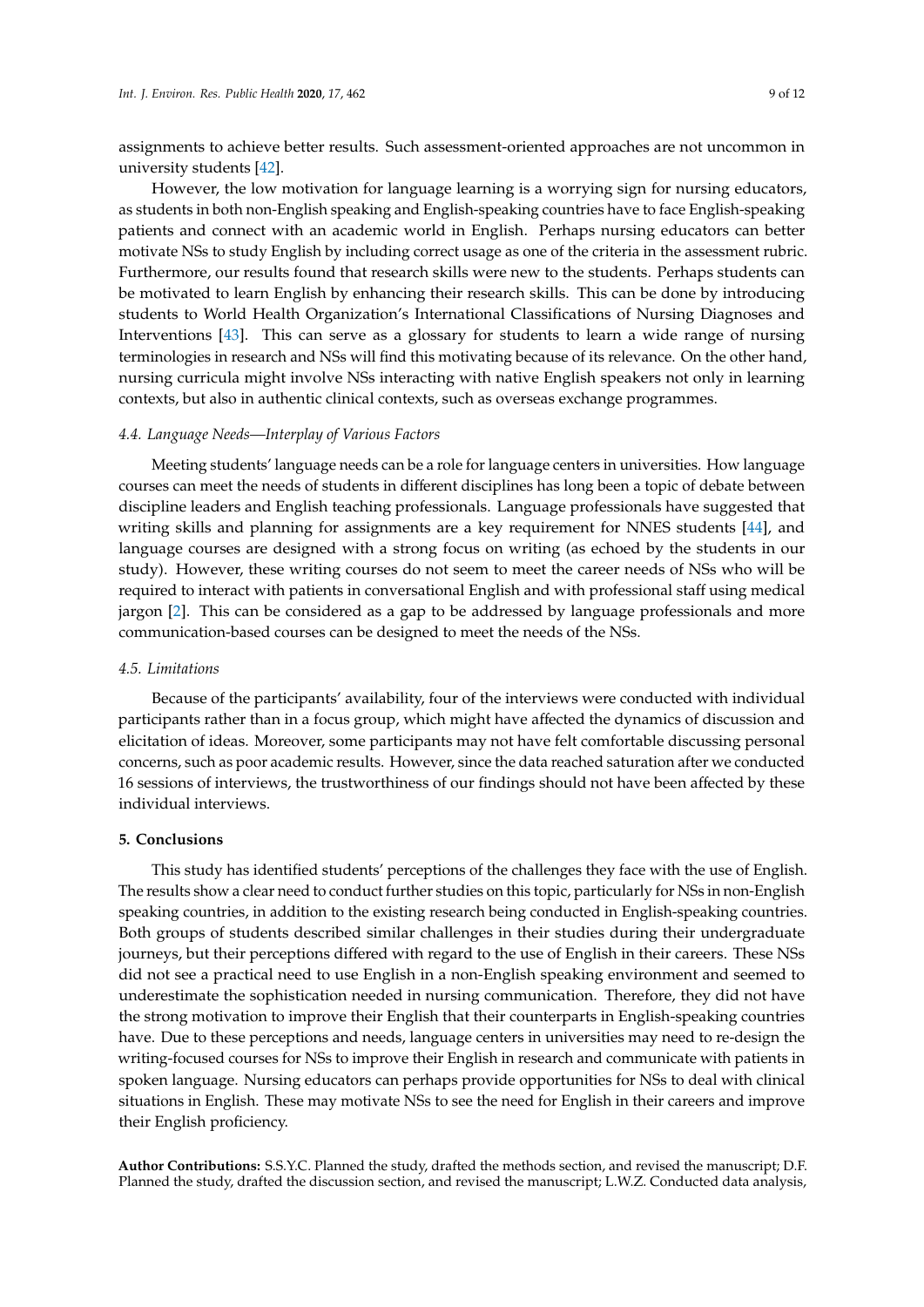drafted the results section, and revised the manuscript; G.Y.G. Conducted data collection, data analysis, and revised the manuscript; K.C. Planned the study, coordinated the study, and revised the manuscript. All authors have read and agreed to the published version of the manuscript.

**Funding:** The study was funded by the University Grant Committee (UGC) Funding Scheme for Teaching and Learning Related Proposals (2016-19 Triennium) (PolyU6/T&L/16-19) and the Teaching Development and Language Enhancement Grant for Language Enhancement Activities (2016-19 Triennium) from The Hong Kong Polytechnic University (ELC04).

**Acknowledgments:** The authors are grateful to all the college transfer nursing students for their participation in the study and the funding provided by the University Grant Committee (UGC) Funding Scheme for Teaching and Learning Related Proposals (2016-19 Triennium) (PolyU6/T&L/16-19) and the Teaching Development and Language Enhancement Grant for Language Enhancement Activities (2016-19 Triennium) from The Hong Kong Polytechnic University (ELC04).

**Conflicts of Interest:** The authors declare no conflicts of interest.

## **References**

- <span id="page-9-0"></span>1. Corrizzato, S.; Goracci, G. English for nursing: The importance of developing communicative competences. *J. Teach. Engl. Specif. Acad. Purp.* **2013**, *1*, 177–184.
- <span id="page-9-1"></span>2. Lu, Y.L. What do nurses say about their English language needs for patient care and their ESP coursework: The case of Taiwanese nurses. *Engl. Specif. Purp.* **2018**, *50*, 116–129. [\[CrossRef\]](http://dx.doi.org/10.1016/j.esp.2017.12.004)
- <span id="page-9-2"></span>3. Connell, J. Medical tourism: Sea, sun, sand and . . . surgery. *Tour. Manag.* **2006**, *27*, 1093–1100. [\[CrossRef\]](http://dx.doi.org/10.1016/j.tourman.2005.11.005)
- <span id="page-9-3"></span>4. Heung, V.C.S.; Kucukusta, D.; Song, H. Medical tourism development in Hong Kong: An assessment of the barriers. *Tour. Manag.* **2011**, *32*, 995–1005. [\[CrossRef\]](http://dx.doi.org/10.1016/j.tourman.2010.08.012)
- <span id="page-9-4"></span>5. Dahm, M.R. Exploring perception and use of everyday language and medical terminology among international medical graduates in a medical ESP course in Australia. *Engl. Specif. Purp.* **2011**, *30*, 186–197. [\[CrossRef\]](http://dx.doi.org/10.1016/j.esp.2011.02.004)
- <span id="page-9-5"></span>6. Jirwe, M.; Gerrish, K.; Emami, A. Student nurses' experiences of communication in cross-cultural care encounters. *Scand. J. Caring Sci.* **2010**, *24*, 436–444. [\[CrossRef\]](http://dx.doi.org/10.1111/j.1471-6712.2009.00733.x) [\[PubMed\]](http://www.ncbi.nlm.nih.gov/pubmed/20233352)
- <span id="page-9-6"></span>7. Babaei, S.; Taleghani, F.; Kayvanara, M. Compassionate behaviours of clinical nurses in Iran: An Ethnographic study. *Int. Nurs. Rev.* **2016**, *63*, 388–394. [\[CrossRef\]](http://dx.doi.org/10.1111/inr.12296) [\[PubMed\]](http://www.ncbi.nlm.nih.gov/pubmed/27312244)
- <span id="page-9-7"></span>8. Johnson, E.M. An investigation into pedagogical challenges facing international tertiary-level students in New Zealand. *High. Educ. Res. Dev.* **2008**, *27*, 231–243. [\[CrossRef\]](http://dx.doi.org/10.1080/07294360802183796)
- <span id="page-9-11"></span>9. Shi, L.; Corcos, R.; Storey, A. From Patient's Bedside to English Classroom: An ESP course for clinical training. Available online: http://cei.ust.hk/files/public/[3f221-238.pdf](http://cei.ust.hk/files/public/3f221-238.pdf) (accessed on 13 November 2019).
- <span id="page-9-8"></span>10. Starkey, T.J. The critical factors that influence faculty attitudes and perceptions of teaching English as Second Language nursing students: A grounded theory research study. *Nurse Educ. Today* **2015**, *35*, 718–725. [\[CrossRef\]](http://dx.doi.org/10.1016/j.nedt.2015.01.017)
- <span id="page-9-9"></span>11. Ribes, R.; Ros, P.R. *Medical English*; Springer Science & Business Media: Berlin, Germany, 2005.
- <span id="page-9-10"></span>12. Wang, C.W.; Singh, C.; Bird, B.; Ives, G. The learning experiences of Taiwanese nursing students studying in Australia. *J. Transcult. Nurs.* **2008**, *19*, 140–150. [\[CrossRef\]](http://dx.doi.org/10.1177/1043659607312968)
- <span id="page-9-12"></span>13. Brush, B.L. Global nurse migration today. *J. Nurs. Scholarsh.* **2008**, *40*, 20–25. [\[CrossRef\]](http://dx.doi.org/10.1111/j.1547-5069.2007.00201.x) [\[PubMed\]](http://www.ncbi.nlm.nih.gov/pubmed/18302587)
- <span id="page-9-13"></span>14. Palaleo, J.J.P.; Srikrajang, J. English Anxiety among Thai Nursing Students of Boromarajonani College of Nursing, Nakhon Lampang, Thailand1. *Asian J. Public Opin. Res.* **2018**, *5*, 250–265.
- <span id="page-9-14"></span>15. Li, D.C. Two decades of decolonization and renationalization: The evolutionary dynamics of Hong Kong English and an update of its functions and status. *Asian Engl.* **2018**, *20*, 2–14. [\[CrossRef\]](http://dx.doi.org/10.1080/13488678.2017.1415517)
- <span id="page-9-15"></span>16. Acai, A.; Newton, G. A comparison of factors related to university students' learning: College-transfer and direct-entry from high school students. *Can. J. High. Educ.* **2015**, *45*, 168–192.
- <span id="page-9-16"></span>17. Scott, E.S.; Brinson, H. Escalating the pathway from the associate's degree in nursing to the bachelor of science in nursing and/or the master of science in nursing. *NC Med. J.* **2011**, *72*, 300–303.
- <span id="page-9-17"></span>18. Clark, K.M.; May, I.C. Upper-division transfer students: Designing a supplemental instruction program for nursing students within a science-based curriculum. *Community Coll. J. Res. Pract.* **2015**, *39*, 499–514. [\[CrossRef\]](http://dx.doi.org/10.1080/10668926.2013.849622)
- <span id="page-9-18"></span>19. Newton, S.E. The impact of community college transfer on entry-level baccalaureate nursing student retention. *Nurse Educ.* **2008**, *33*, 45–48. [\[CrossRef\]](http://dx.doi.org/10.1097/01.NNE.0000299498.30743.5e)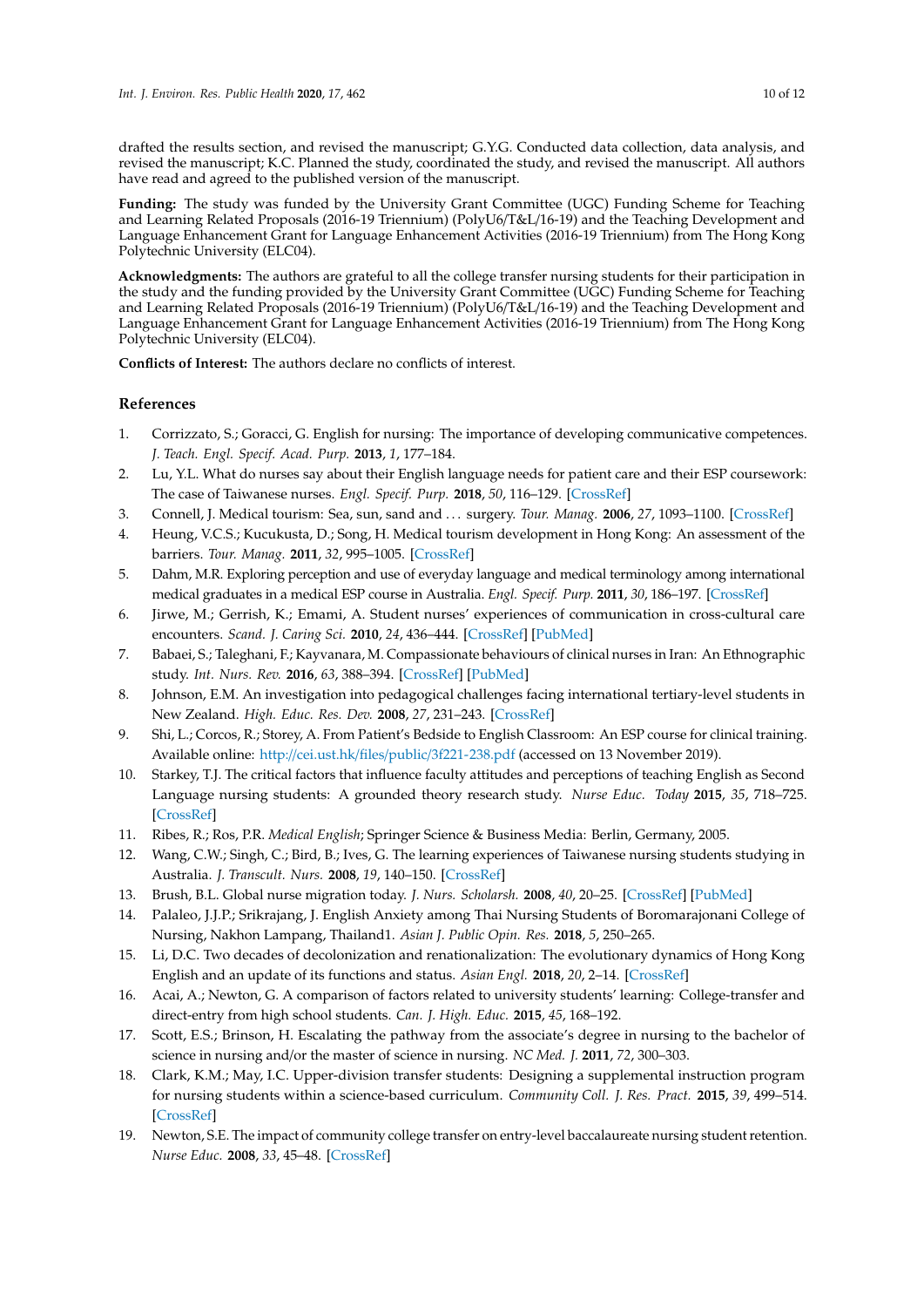- <span id="page-10-0"></span>20. Cameron, C. Experiences of transfer students in a collaborative baccalaureate nursing program. *Community Coll. Rev.* **2005**, *33*, 22–44. [\[CrossRef\]](http://dx.doi.org/10.1177/009155210503300202)
- <span id="page-10-1"></span>21. Census and Statistics Department. *Population Aged 5 and over by Usual Spoken Language and Year*; Census and Statistics Department: Hong Kong, China, 2017. Available online: https://[www.bycensus2016.gov.hk](https://www.bycensus2016.gov.hk/en/bc-mt.html)/en/bc[mt.html](https://www.bycensus2016.gov.hk/en/bc-mt.html) (accessed on 13 November 2019).
- <span id="page-10-2"></span>22. GovHK. Hong Kong—The Facts. 2019. Available online: https://[www.gov.hk](https://www.gov.hk/en/about/abouthk/facts.htm#languagesTab)/en/about/abouthk/facts.htm# [languagesTab](https://www.gov.hk/en/about/abouthk/facts.htm#languagesTab) (accessed on 13 November 2019).
- <span id="page-10-3"></span>23. Ching, S.S.Y.; Cheung, K.; Mak, Y.W. The development and current challenges of nursing education in Hong Kong. In *Routledge International Handbook of Nurse Education*, 1st ed.; Dyson, S., McAllister, M., Eds.; Routledge: London, UK, 2019; pp. 50–63. [\[CrossRef\]](http://dx.doi.org/10.4324/9781351121675)
- <span id="page-10-4"></span>24. Nursing Council of Hong Kong. Minimum Educational Standard for Commencement of Training Set under Regulation 11(a) of Nurses (Registration and Disciplinary Procedure) Regulations and Regulation 11 of Enrolled Nurses (Enrolment and Disciplinary Procedure) Regulations. 2011. Available online: https://www.nchk.org.hk/en/[pre\\_enrolment\\_pre\\_registration\\_nursing\\_training](https://www.nchk.org.hk/en/pre_enrolment_pre_registration_nursing_training/minimum_entry_requirements_for_training_of_nurses/index.html)/minimum\_entry\_ [requirements\\_for\\_training\\_of\\_nurses](https://www.nchk.org.hk/en/pre_enrolment_pre_registration_nursing_training/minimum_entry_requirements_for_training_of_nurses/index.html)/index.html (accessed on 13 November 2019).
- <span id="page-10-5"></span>25. Mulready-Shick, J.; Parker, T.L. English language community college students in the nursing classroom: Exploring what matters. *Community Coll. J. Res. Pract.* **2013**, *37*, 37–53. [\[CrossRef\]](http://dx.doi.org/10.1080/10668920903299577)
- <span id="page-10-6"></span>26. Fulcher, R.; Mullin, C.M. *A Data-Driven Examination of the Impact of Associate and Bachelor's Degree Programs on the Nation's Nursing Workforce (Policy Brief 2011-02PBL)*; American Association of Community College: Washington, DC, USA, 2011.
- <span id="page-10-7"></span>27. Cyr, J. The pitfalls and promise of focus groups as a data collection method. *Sociol. Methods Res.* **2016**, *45*, 231–259. [\[CrossRef\]](http://dx.doi.org/10.1177/0049124115570065)
- <span id="page-10-8"></span>28. Graneheim, U.H.; Lundman, B. Qualitative content analysis in nursing research: Concepts, procedures and measures to achieve trustworthiness. *Nurse Educ. Today* **2004**, *24*, 105–112. [\[CrossRef\]](http://dx.doi.org/10.1016/j.nedt.2003.10.001) [\[PubMed\]](http://www.ncbi.nlm.nih.gov/pubmed/14769454)
- <span id="page-10-9"></span>29. Howells, V.; Zelnik, T. Making art: A qualitative study of personal and group transformation in a community arts studio. *Psychiatr. Rehabil. J.* **2009**, *32*, 215–222. [\[CrossRef\]](http://dx.doi.org/10.2975/32.3.2009.215.222) [\[PubMed\]](http://www.ncbi.nlm.nih.gov/pubmed/19136354)
- <span id="page-10-10"></span>30. Morse, J.M. *Critical Issues in Qualitative Research Methods*; Sage: Thousand Oaks, CA, USA, 1994.
- <span id="page-10-11"></span>31. McLafferty, I. Focus group interviews as a data collecting strategy. *J. Adv. Nurs.* **2004**, *48*, 187–194. [\[CrossRef\]](http://dx.doi.org/10.1111/j.1365-2648.2004.03186.x) [\[PubMed\]](http://www.ncbi.nlm.nih.gov/pubmed/15369499)
- <span id="page-10-12"></span>32. Morgan, D.L. *Focus Groups as Qualitative Research*; Sage: Thousand Oaks, CA, USA, 1997.
- <span id="page-10-13"></span>33. Morse, J.W. The significance of data saturation. *Qual. Health Res.* **1995**, *5*, 147–149. [\[CrossRef\]](http://dx.doi.org/10.1177/104973239500500201)
- <span id="page-10-14"></span>34. Lincoln, Y.S.; Guba, E.G. *Naturalistic Inquiry*; SAGE Publications: Thousand Oaks, CA, USA, 1985.
- <span id="page-10-15"></span>35. Yam, B.M.; Rossiter, J.C. Caring in nursing: Perceptions of Hong Kong nurses. *J. Clin. Nurs.* **2000**, *9*, 293–302. [\[CrossRef\]](http://dx.doi.org/10.1046/j.1365-2702.2000.00349.x)
- <span id="page-10-16"></span>36. Cheung, T. Protecting Hong Kong nurses demand action over staffing shortages, saying public hospitals need more staff not money. *South China Morning Post*. 20 January 2019. Available online: https://www.scmp.com/news/hong-kong/health-environment/article/2182915/[protesting-hong-kong](https://www.scmp.com/news/hong-kong/health-environment/article/2182915/protesting-hong-kong-nurses-demand-action-over)[nurses-demand-action-over](https://www.scmp.com/news/hong-kong/health-environment/article/2182915/protesting-hong-kong-nurses-demand-action-over) (accessed on 13 November 2019).
- <span id="page-10-17"></span>37. Chan, Z.C.Y.; Tam, W.S.; Lung, M.K.Y.; Wong, W.Y. On nurses moving from public to private hospitals in Hong Kong. *J. Clin. Nurs.* **2013**, *22*, 1382–1390. [\[CrossRef\]](http://dx.doi.org/10.1111/jocn.12253)
- <span id="page-10-18"></span>38. McInnis, C. From marginal to mainstream strategies: Responding to student diversity in Australian universities. *Eur. J. Educ.* **2003**, *38*, 387–400. [\[CrossRef\]](http://dx.doi.org/10.1111/j.0141-8211.2003.00156.x)
- <span id="page-10-19"></span>39. Henderson, S.; Barker, M.; Mak, A. Strategies used by nurses, academics and students to overcome intercultural communication challenges. *Nurse Educ. Pract.* **2016**, *16*, 71–78. [\[CrossRef\]](http://dx.doi.org/10.1016/j.nepr.2015.08.010)
- <span id="page-10-20"></span>40. Crawford, T.; Candlin, S. Investigating the language needs of culturally and linguistically diverse nursing students to assist their completion of the bachelor of nursing programme to become safe and effective practitioners. *Nurse Educ. Today* **2013**, *33*, 796–801. [\[CrossRef\]](http://dx.doi.org/10.1016/j.nedt.2012.03.005)
- <span id="page-10-21"></span>41. Nurses and Midwifery Board of Australia. English Language Skills. 2018. Available online: [https:](https://www.nursingmidwiferyboard.gov.au/Registration-Standards/English-language-skills.aspx) //[www.nursingmidwiferyboard.gov.au](https://www.nursingmidwiferyboard.gov.au/Registration-Standards/English-language-skills.aspx)/Registration-Standards/English-language-skills.aspx (accessed on 13 November 2019).
- <span id="page-10-22"></span>42. Samarakoon, L.; Fernando, T.; Rodrigo, C.; Rajapakse, S. Learning styles and approaches to learning among medical undergraduates and postgraduates. *BMC Med. Educ.* **2013**, *13*, 42. [\[CrossRef\]](http://dx.doi.org/10.1186/1472-6920-13-42)